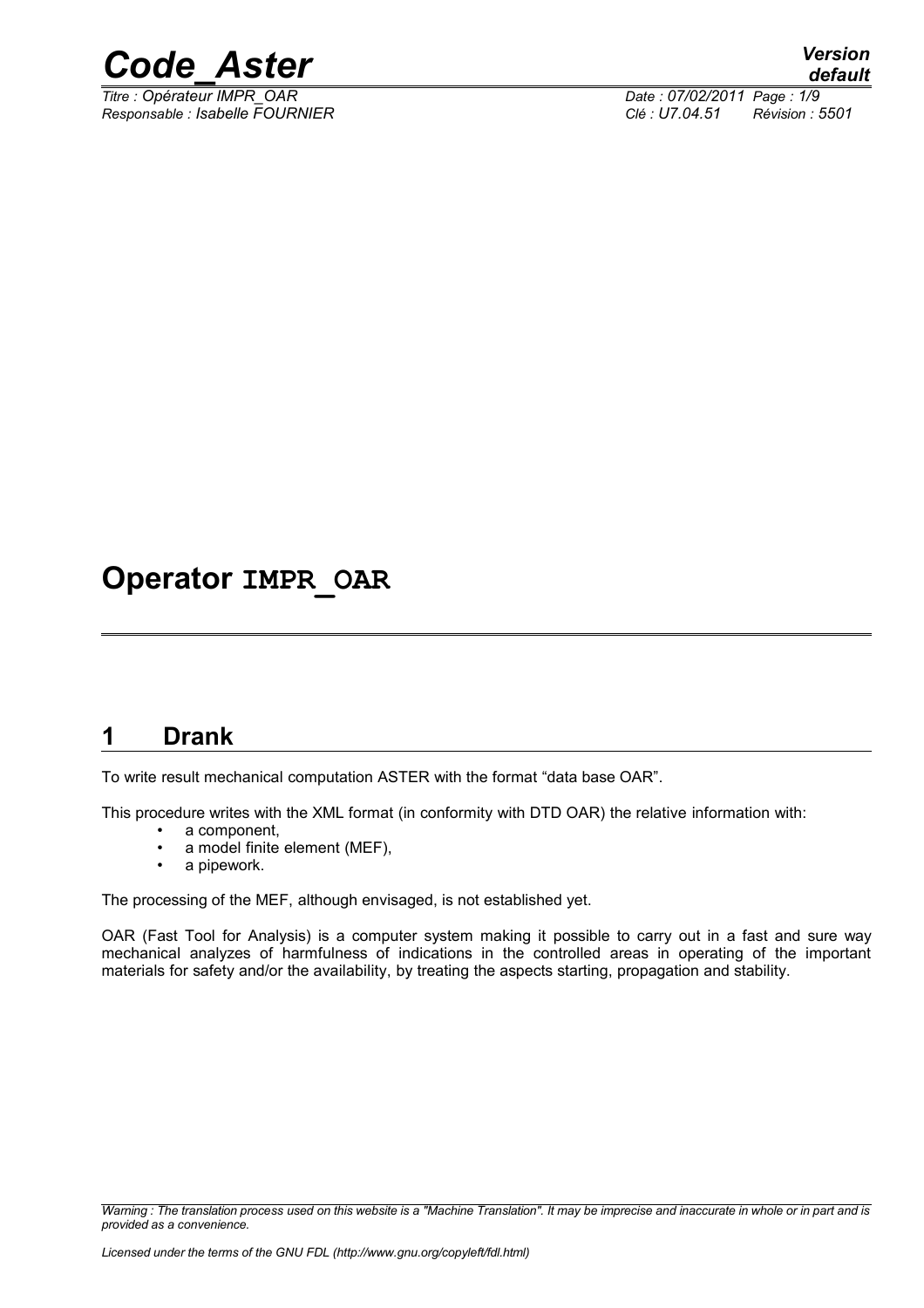*Titre : Opérateur IMPR\_OAR Date : 07/02/2011 Page : 2/9*

*Responsable : Isabelle FOURNIER Clé : U7.04.51 Révision : 5501*

# **2 Syntax**

| IMPR OAR ( |                                                                   |         |
|------------|-------------------------------------------------------------------|---------|
|            | # Choice of the type of result                                    |         |
|            | $=$ ' COMPOSANT'<br>/TYPE_CALC                                    |         |
|            | $\blacklozenge$ DIAMETRE=diam<br>$\lozenge$ ORIGINE=/<br>"INTERN" | [R]     |
| [DEFAULT]  |                                                                   |         |
|            | / "EXTERNAL"                                                      |         |
|            | $\Diamond$ COEFF_U=/1.0                                           |         |
| [DEFAULT]  |                                                                   |         |
|            | /Coeff                                                            | [R]     |
|            | $*$ ANGLE_C=/0.0                                                  |         |
| [DEFAULT]  |                                                                   |         |
|            | /Psi<br>$\Diamond$ REVET=/<br>"NON"                               | [R]     |
| [DEFAULT]  |                                                                   |         |
|            | /"YES"                                                            |         |
|            | $\Diamond$ /RESU_MECA=_F                                          |         |
|            | ◆NUM CHAR=num char                                                | [I]     |
|            | $\blacklozenge$ TYPE=/<br>"FX"                                    |         |
|            | $/$ "FY"                                                          |         |
|            | $/$ "FZ"                                                          |         |
|            | $/$ "MX"<br>/ "MY"                                                |         |
|            | $/$ "MZ"                                                          |         |
|            | /"PRE"                                                            |         |
|            | ◆TABLE=tab1                                                       |         |
| [array]    |                                                                   |         |
|            | # If REVET = "YES"                                                |         |
|            | $\Diamond TABLE_S = tab2$                                         | [array] |
|            | $)$ ,                                                             |         |
|            |                                                                   |         |
|            | $\Diamond$ /RESU_THER=_F<br>◆NUM TRAN=num_tran                    | $[1]$   |
|            | ◆TABLE T=tabt1                                                    |         |
| [array]    |                                                                   |         |
|            | ◆TABLE_TEMP=tabt2                                                 |         |
| [array]    |                                                                   |         |
|            | # If REVET = "YES"                                                |         |
|            | <b>◊TABLE S=tabt3</b>                                             |         |
| [array]    |                                                                   |         |
|            | <b>OTABLE ST=tabt4</b>                                            |         |
| [array]    |                                                                   |         |
|            | $)$ ,                                                             |         |
|            |                                                                   |         |
|            |                                                                   |         |
|            | $\blacklozenge/\texttt{TYPE}$ CALC=' MEF'                         |         |
|            | $\blacklozenge$ DIAMETRE=diam                                     | [R]     |
|            | ◆ORIGINE=/INTERN                                                  |         |
| [DEFAULT]  |                                                                   |         |
|            | /EXTERNE                                                          |         |
|            | $\Diamond \text{COEFF}$ U=/1.0                                    |         |
| [DEFAULT]  |                                                                   |         |

*Warning : The translation process used on this website is a "Machine Translation". It may be imprecise and inaccurate in whole or in part and is provided as a convenience.*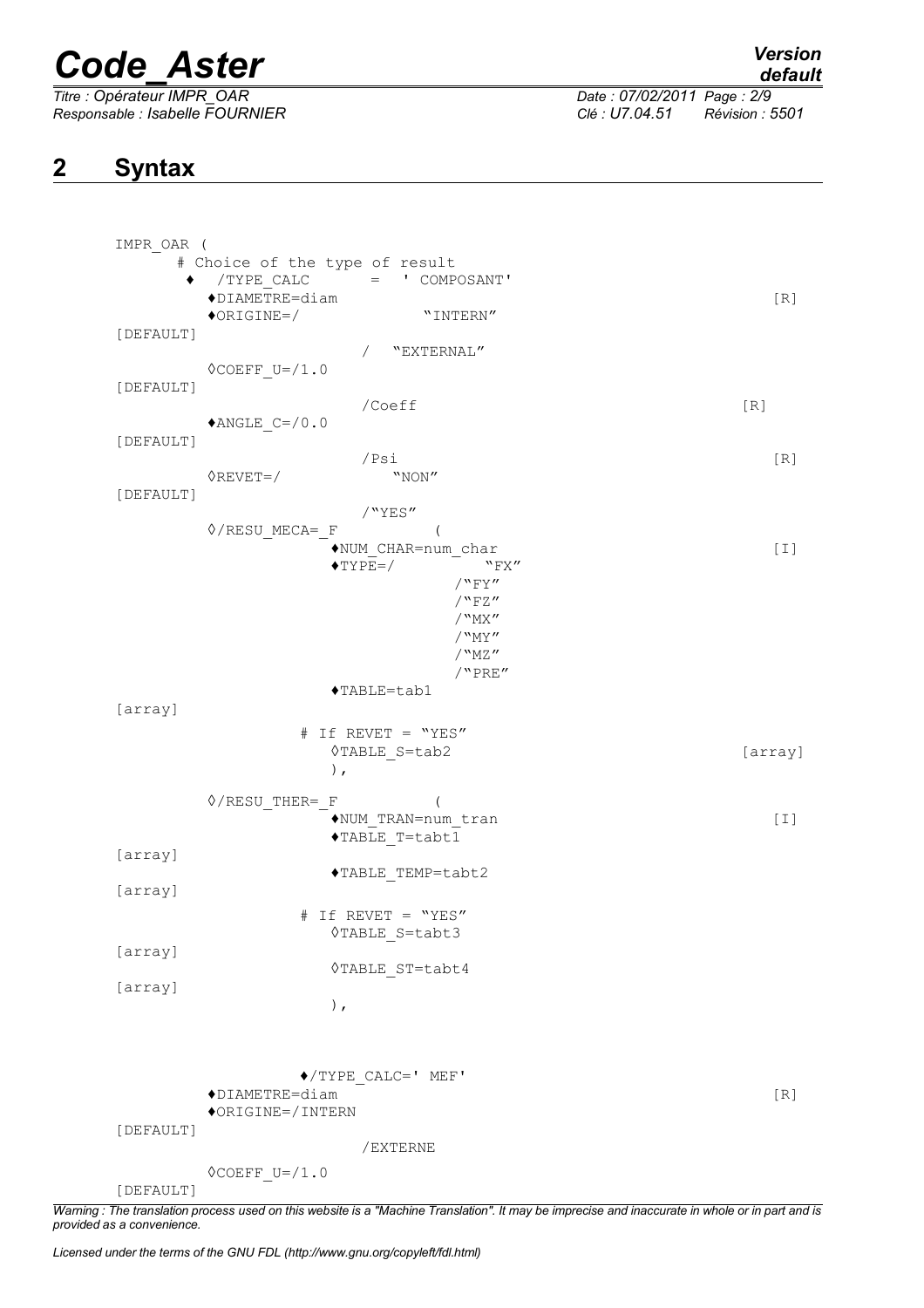| <b>Code Aster</b>                                             |                                                                   |                                              | <b>Version</b><br>default     |  |
|---------------------------------------------------------------|-------------------------------------------------------------------|----------------------------------------------|-------------------------------|--|
| Titre : Opérateur IMPR_OAR<br>Responsable : Isabelle FOURNIER |                                                                   | Date: 07/02/2011 Page: 3/9<br>Clé : U7.04.51 | Révision: 5501                |  |
| <b>ORESU MECA= F</b>                                          | /Coeff<br>◆AZI=azimut                                             |                                              | [R]                           |  |
| $[1_R]$                                                       | ◆TABLE T=tab1<br>◆TABLE F=tab2<br>◆TABLE P=tab3<br>◆TABLE CA=tab4 |                                              | [array]<br>[array]<br>[array] |  |
| [array]                                                       | $\,$ ,                                                            |                                              |                               |  |
| <b>ORESU THER= F</b><br>[1 R]                                 | $AZI = azimut$                                                    |                                              |                               |  |
| [array]                                                       | NUM CHAR=num_char<br>◆TABLE T=tabt1                               |                                              | $\lceil 1 \rceil$             |  |
| [array]                                                       | ◆TABLE TI=tabt2<br>$)$ ,                                          |                                              |                               |  |
| ◆RESU MECA= F                                                 | ◆/TYPE CALC=' TUYAUTERIE'<br>$\left($<br>◆NUM CHAR=num char       |                                              | $[1]$                         |  |
| [array]                                                       | ◆TABLE=tabl<br>$*$ MAILLAGE = my<br>$\,$ ,                        |                                              | [mesh]                        |  |
| $\Diamond$ UNITE=/38<br>[DEFAULT]                             |                                                                   |                                              |                               |  |
| $0AJOUT=$<br>[DEFAULT]                                        | /unite<br>"NON"<br>"YES"<br>$\sqrt{2}$                            |                                              | $\left[1\right]$              |  |

*Warning : The translation process used on this website is a "Machine Translation". It may be imprecise and inaccurate in whole or in part and is provided as a convenience.*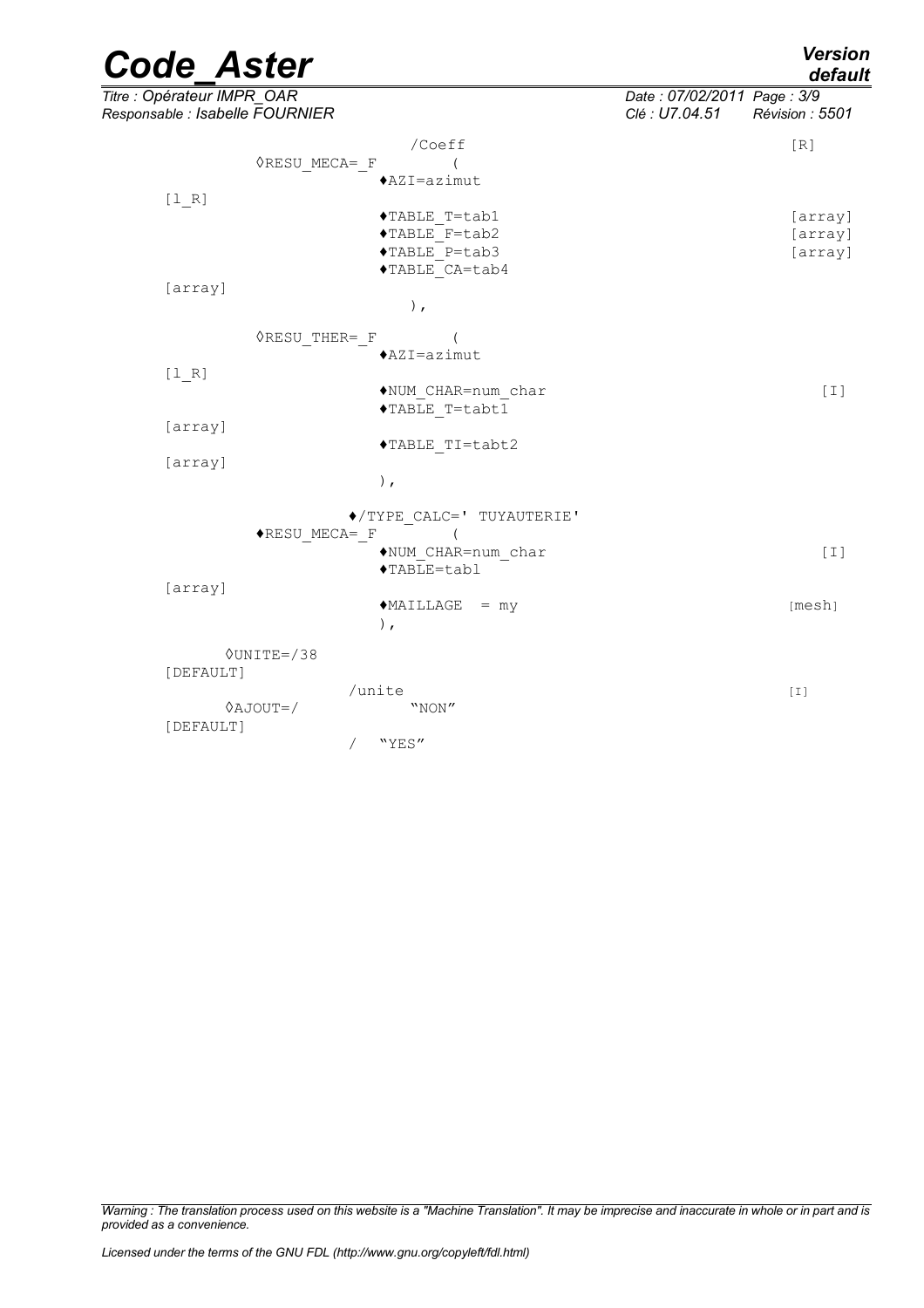*Responsable : Isabelle FOURNIER Clé : U7.04.51 Révision : 5501*

*Titre : Opérateur IMPR\_OAR Date : 07/02/2011 Page : 4/9*

# **3 Operands**

### **3.1 Operand TYPE\_CALC**

 $\triangle$ /TYPE CALC = "COMPOSANT"

Construction of a tree structure XML according to the component DTD

 $/$ TYPE CALC = "MEF"

Construction of a tree structure XML according to DTD MEF

 $/$ TYPE CALC = "PIPEWORK"

Construction of a tree structure XML according to the DTD pipework

#### **3.2 Operand if TYPE\_CALC = "COMPOSANT"**

 $*$ MAILLAGE = mail

Name of the concept mesh of mesh type .

#### **3.2.1 Key word DIAMETRE**

 $\triangle$ DIAMETRE = diam

Diameter of the component.

#### **3.2.2 Key word ORIGINE**

ORIGINE  $=$ / "EXTERNAL" " INTERN"/

Indication of the position of the origin of the cut line. By default the value is: "INTERN"

#### **3.2.3 Operand COEFF\_U**

 $\Diamond$ COEF U = coeff

multiplying Coefficient for the unit of length (default value 1.0).

#### **3.2.4 Operand ANGLE\_C**

 $*$ ANGLE  $C$  = psi

Angle of the cut line compared to the wall expressed in degrees (default value 0.0).

#### **3.2.5 Operand REVET**

 $\Diamond$ REVET = "NON" / "OUI'

Indicates the presence of a coating on the structure (default value "NON").

*Warning : The translation process used on this website is a "Machine Translation". It may be imprecise and inaccurate in whole or in part and is provided as a convenience.*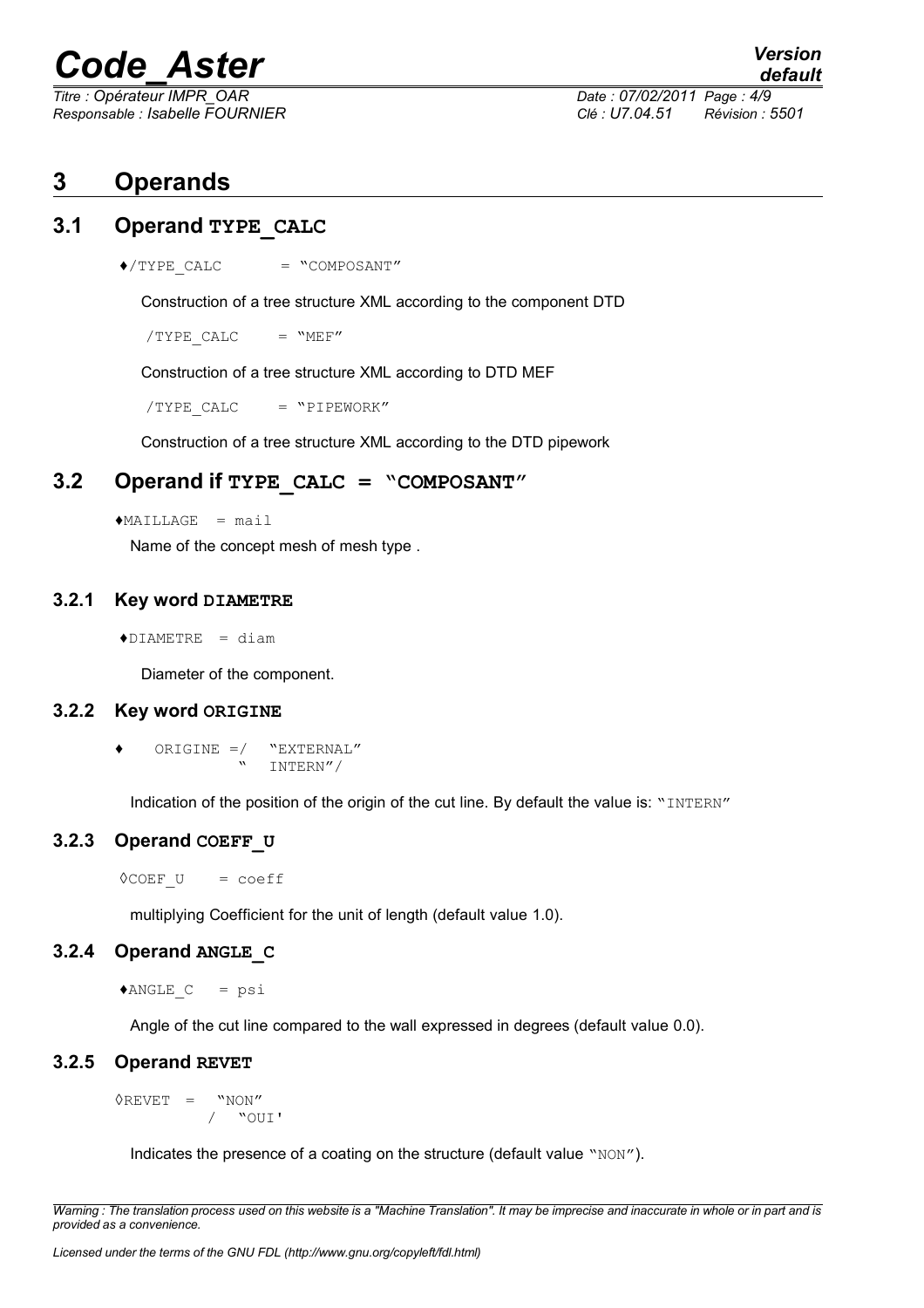*Titre : Opérateur IMPR\_OAR Date : 07/02/2011 Page : 5/9*

#### **3.2.6 Key word RESU\_MECA**

#### **3.2.6.1 Operand NUM\_CHAR**

 $*$ NUM CHAR = numchar

#### Number of the loading.

#### **3.2.6.2 Operand TYPE**

| ◀ | $TYPE =$ | $"$ FX"      |  |  |
|---|----------|--------------|--|--|
|   |          | $"$ $FY"$    |  |  |
|   |          | "FZ"         |  |  |
|   |          | $"$ MX"      |  |  |
|   |          | $"$ MY"      |  |  |
|   |          | Standard "MZ |  |  |

" of loading.

#### **3.2.6.3 Operand COUNTS**

 $\triangleleft$  ARRAY = array

Counts of the stresses for structure.

#### **3.2.6.4 Operand TABLE\_S**

 $\Diamond$ TABLE S = table s

Array of the stresses in the coating (if REVET=' OUI').

#### **3.2.7 Key word RESU\_THER**

#### **3.2.7.1 Operand NUM\_TRAN**

 $*$ NUM TRAN = num

Number of the thermal transient.

#### **3.2.7.2 Operand TABLE\_T**

 $\triangle$ TABLE T = table t

Array of the thermomechanical stresses per time.

#### **3.2.7.3 Operand TABLE\_TEMP**

TABLE TEMP = table\_temp

Array of the temperatures.

#### **3.2.7.4 Operand TABLE\_S**

 $\Diamond$ TABLE S = table s

Array of the thermomechanical stresses in the coating (if  $REVET = '$  OUI').

#### **3.2.7.5 Operand TABLE\_ST**

◊ TABLE\_ST = table\_st

Array of the temperatures in the coating (if coating).

*Warning : The translation process used on this website is a "Machine Translation". It may be imprecise and inaccurate in whole or in part and is provided as a convenience.*

*Responsable : Isabelle FOURNIER Clé : U7.04.51 Révision : 5501*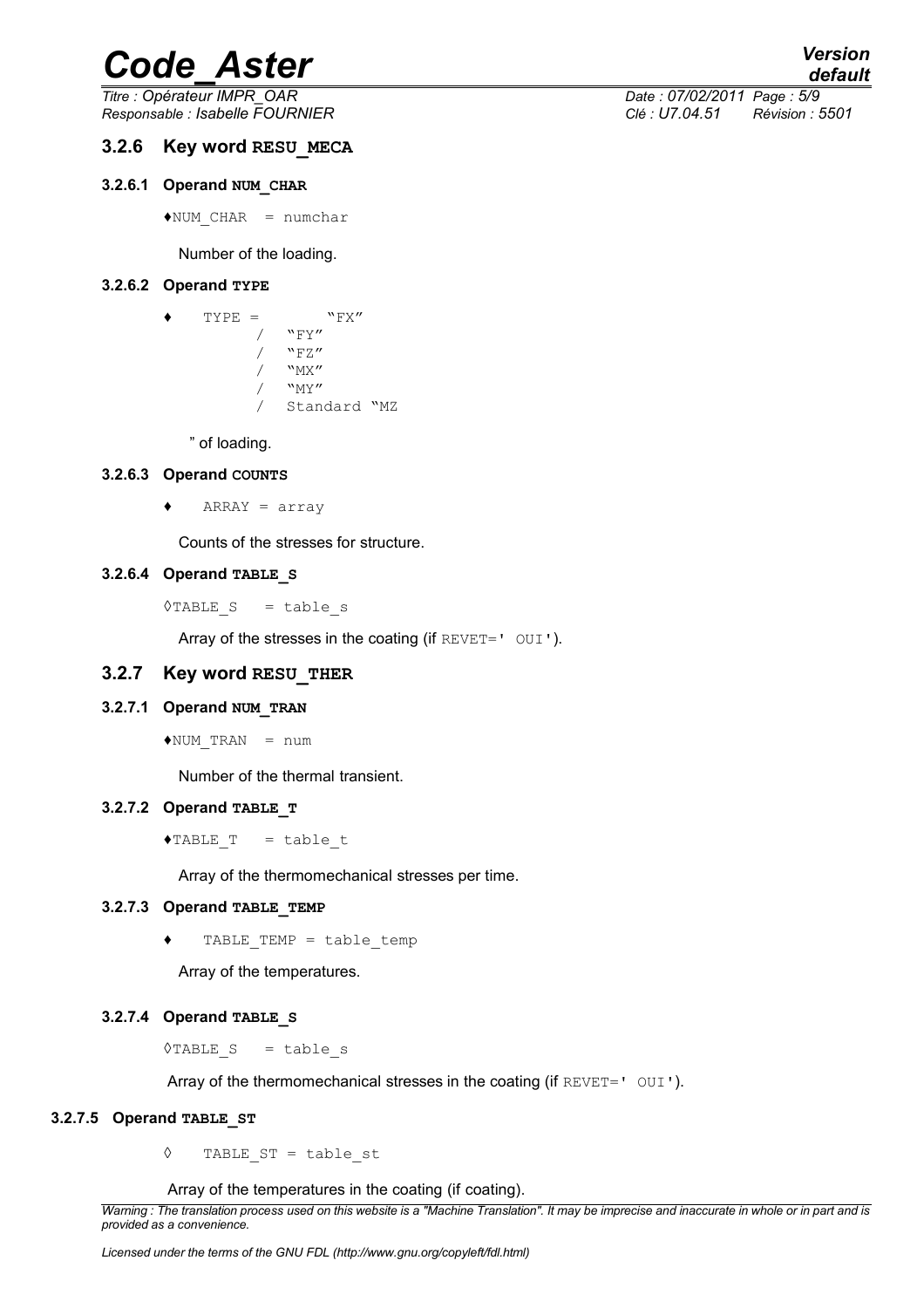*Titre : Opérateur IMPR\_OAR Date : 07/02/2011 Page : 6/9*

*Responsable : Isabelle FOURNIER Clé : U7.04.51 Révision : 5501*

### **3.3 Operand if TYPE\_CALC = "MEF"**

This key word is not treated in the current version of IMPR OAR. The use of this key word led to an alarm indicating that this function is not established. Syntax associated with the key word is not checked.

### **3.4 Operand if TYPE\_CALC = "PIPEWORK"**

#### **3.4.1 Key word RESU\_MECA**

#### **3.4.1.1 Operand NUM\_CHAR**

 $*$ NUM CHAR = numchar

Number of the loading.

#### **3.4.1.2 Operand COUNTS**

 $\triangleleft$  ARRAY = array

Counts of the stresses for structure.

#### **3.4.1.3 Operand MAILLAGE**

 $MATLLAGE = mail$ 

Mesh used for computation.

### **3.5 Operand UNITE**

◊ UNITE = unit

logical Number of unit of the output file (default value 38).

### **3.6 Operand AJOUT**

 $\Diamond$ AJOUT = "YES" /"NON"

Indicates that the writing must be done following the file defined by UNITE. By default, the value is "NON".

*Warning : The translation process used on this website is a "Machine Translation". It may be imprecise and inaccurate in whole or in part and is provided as a convenience.*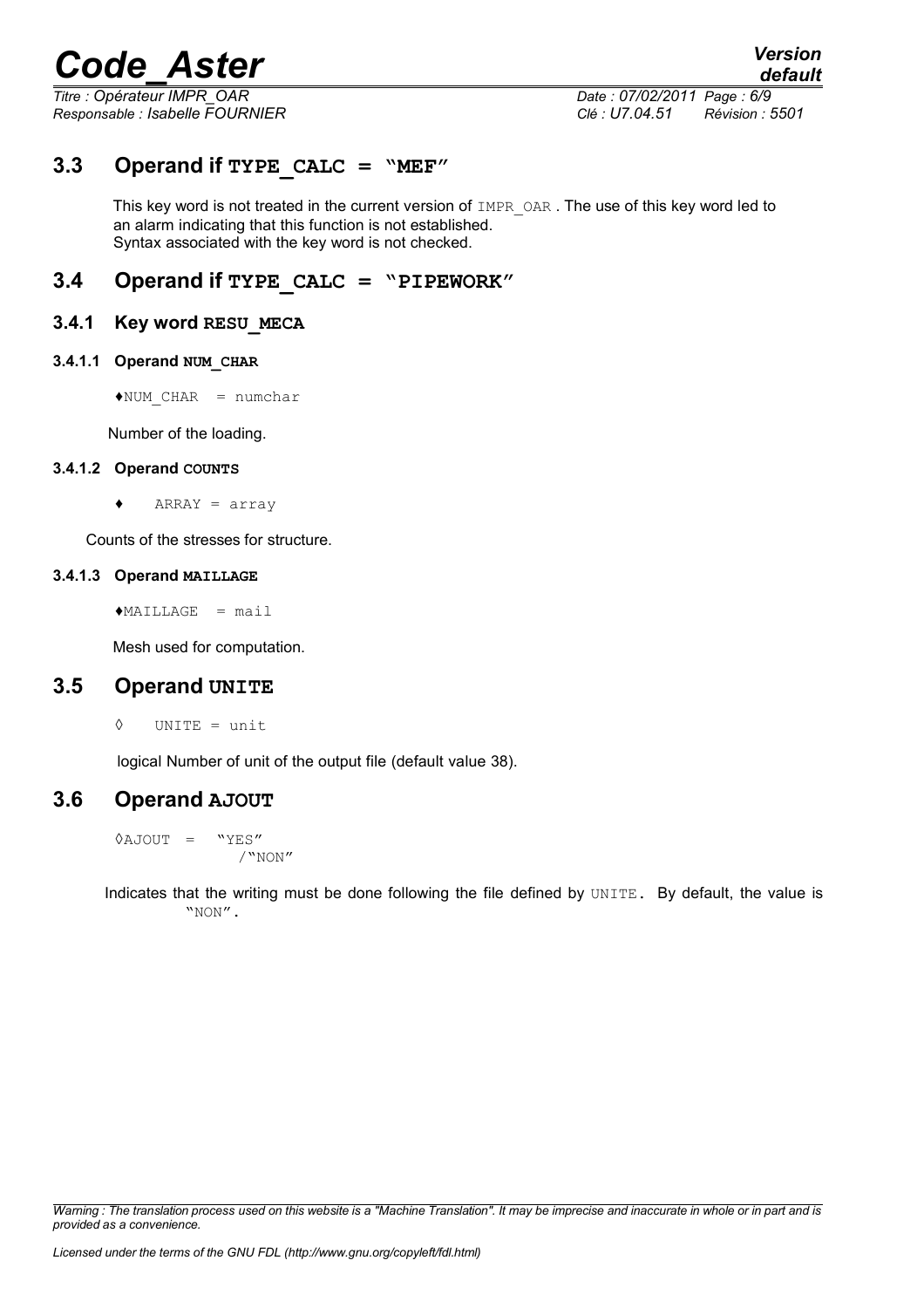*Titre : Opérateur IMPR\_OAR Date : 07/02/2011 Page : 7/9 Responsable : Isabelle FOURNIER Clé : U7.04.51 Révision : 5501*

*default*

**4 Example of use**

## **4.1 COMPOSANT**

To resulting from computation the user produces the arrays necessary to the generation of file OAR using the macro MACR\_LIGN\_COUPE). The macro MACR\_LIGN\_COUPE must be called as many times as necessary to obtain the arrays used by IMPR OAR :

- 1) A cut for one result mechanical on a component without coating,
- 2) Two cuts for one result mechanical on a component with coating.
- 3) Two cuts (one on the thermomechanical results, for the thermal results) for one result thermomechanical on a component without coating.
- 4) Four cuts (two thermomechanical results structure and coating and two thermal results – idem) for one result thermomechanical for a component with coating.

```
# 1. Cut coating
 1.1 Mechanics
T_MEC2_R=MACR_LIGN_COUPE (RESULTAT=RESUT, 
                         NOM_CHAM=' SIEF_NOEU',
                          MODELE=MADMECA, 
                         LIGN_COUPE=_F (NB_POINTS=3,
                                        COOR ORIG= (0.18, 0.1, 0.0,),
                                        COOR EXTR= (0.185, 0.1, 0.0,),),# 1.2 Thermal
T_THE2_R = MACR_LIGN_COUPE (RESULTAT=TEMPE,
                            NOM_CHAM=' TEMP', 
                            MODELE=MODETH, 
                           LIGN_COUPE=_F (NB_POINTS=3,
                                          COOR ORIG= (0.18, 0.1, 0.0,),COOR EXTR= (0.185, 0.1, 0.0,),),# 2. Cut structure
# 2.1 Mechanics
T_MEC2_S=MACR_LIGN_COUPE (RESULTAT=RESUT,
                 NOM_CHAM=' SIEF_NOEU', 
                 MODELE=MADMECA, 
                LIGN_COUPE=_F (NB_POINTS=9,
                               COOR ORIG= (0.185, 0.1, 0.0,),
                               COOR EXTR= (0.200, 0.1, 0.0,),),;
# 2.2 Thermal
T_THE2_S = MACR_LIGN_COUPE (RESULTAT=TEMPE,
                            NOM_CHAM=' TEMP', 
                            MODELE=MODETH, 
                            LIGN_COUPE=_F (NB_POINTS=9,
                                          COOR ORIG= (0.185, 0.1, 0.0,),
                                          COOR EXTR= (0.200, 0.1, 0.0,),),IMPR_OAR (TYPE_CALC = "COMPOSANT",
          DIAMETRE=0.2, 
         RESU THER= F (NUM TRAN=1,
                      TABLE T=T MEC2 S,
                      TABLE TEMP=T THE2 S,
                      TABLE S=T_MEC2_R,
                      TABLE ST=T THE2 R, ),
           AJOUT=' OUI');
```
*Warning : The translation process used on this website is a "Machine Translation". It may be imprecise and inaccurate in whole or in part and is provided as a convenience.*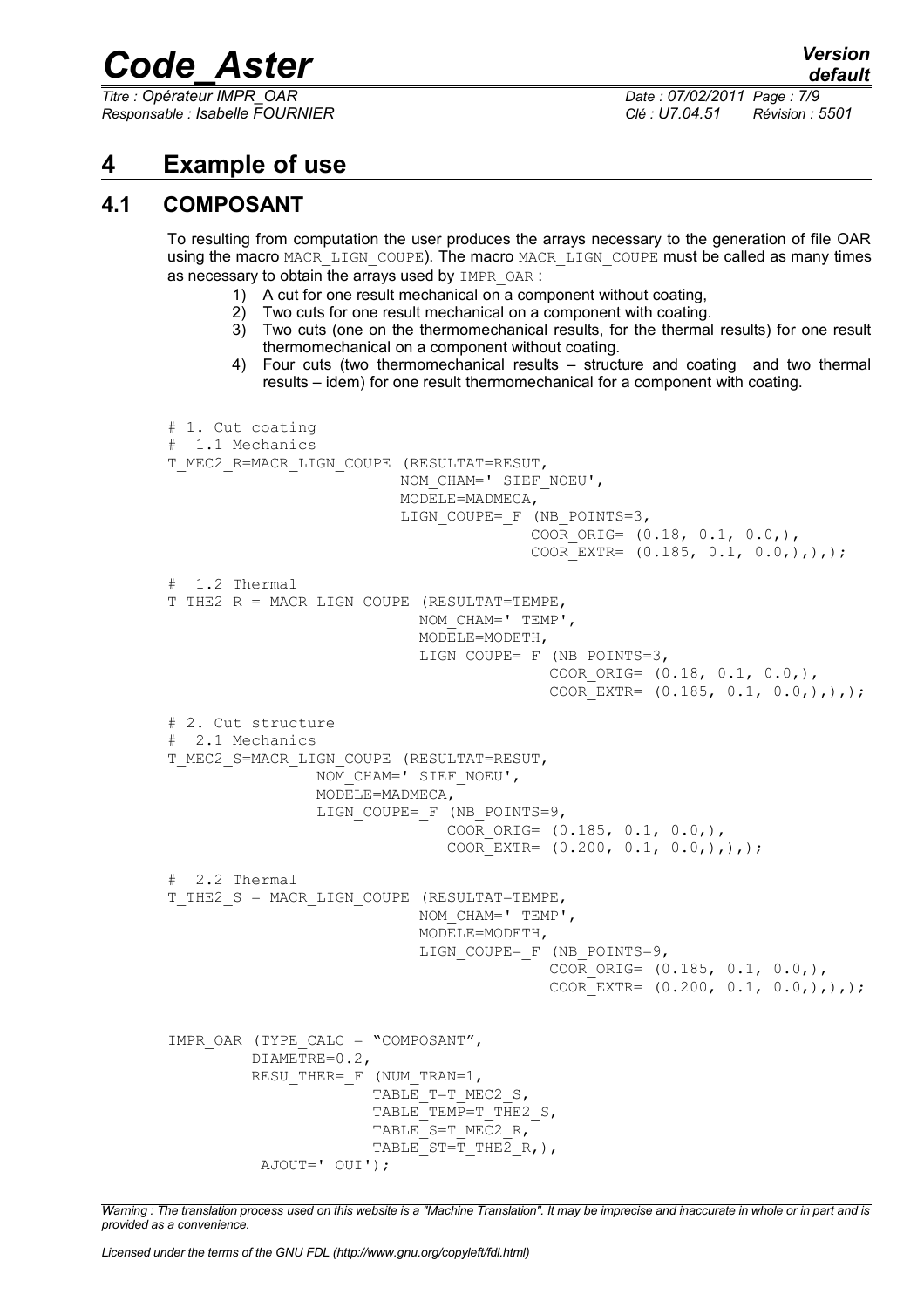*default*

*Titre : Opérateur IMPR\_OAR Date : 07/02/2011 Page : 8/9*

*Responsable : Isabelle FOURNIER Clé : U7.04.51 Révision : 5501*

NB: It is important to note that in the presence of a coating, the cut of structure and the cut of the coating must share a common point. The absence of point of this common point produces an error.

*Warning : The translation process used on this website is a "Machine Translation". It may be imprecise and inaccurate in whole or in part and is provided as a convenience.*